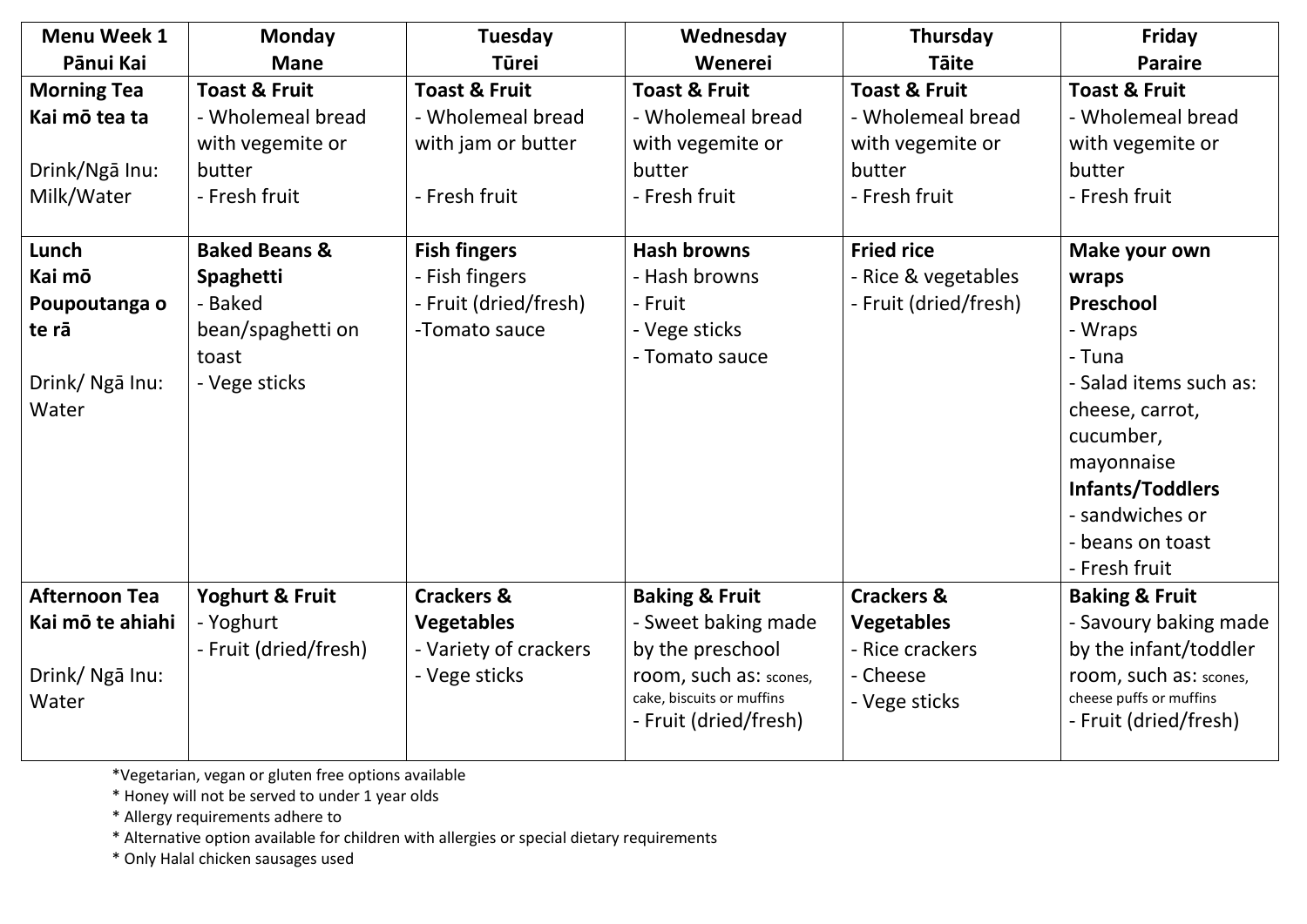| Week 2               | <b>Monday</b>            | Tuesday                  | Wednesday                 | Thursday                 | Friday                    |
|----------------------|--------------------------|--------------------------|---------------------------|--------------------------|---------------------------|
| Pānui Kai            | <b>Mane</b>              | <b>Tūrei</b>             | Wenerei                   | <b>Täite</b>             | <b>Paraire</b>            |
| <b>Morning Tea</b>   | <b>Toast &amp; Fruit</b> | <b>Toast &amp; Fruit</b> | <b>Toast &amp; Fruit</b>  | <b>Toast &amp; Fruit</b> | <b>Toast &amp; Fruit</b>  |
| Kai mō tea ta        | - Wholemeal bread        | - Wholemeal bread        | - Wholemeal bread         | - Wholemeal bread        | - Wholemeal bread         |
|                      | with vegemite and        | with jam and butter      | with vegemite and         | with vegemite and        | with vegemite and         |
|                      | butter                   | - Fresh fruit            | butter                    | butter                   | butter                    |
| Drink/ Ngā Inu:      | - Fresh fruit            |                          | - Fresh fruit             | - Fresh fruit            | - Fresh fruit             |
| Milk/Water           |                          |                          |                           |                          |                           |
| Lunch                | <b>Baked Beans &amp;</b> | <b>Sausages</b>          | <b>Mac and cheese</b>     | Vege stew & rice         | Make your own             |
| Kai mō               | Spaghetti                | - Chicken sausages       | - Cheese sauce            | - Rice                   | wraps                     |
| Poupoutanga o        | - Baked                  | served with              | - Pasta                   | - Vegetable stew         | Preschool                 |
| te rā                | bean/spaghetti on        | wholemeal bread and      | - Vege sticks             | - Fruit (dried/fresh)    | - Wraps                   |
|                      | toast                    | tomato sauce             | - Fruit                   |                          | - Tuna                    |
|                      | - Vege sticks            | - Fruit (dried/fresh)    |                           |                          | - Salad items such as:    |
| Drink/ Nga Inu:      |                          |                          |                           |                          | cheese, carrot,           |
| Water                |                          |                          |                           |                          | cucumber,                 |
|                      |                          |                          |                           |                          | mayonnaise                |
|                      |                          |                          |                           |                          | Infants/Toddlers          |
|                      |                          |                          |                           |                          | - sandwiches or           |
|                      |                          |                          |                           |                          | - beans on toast          |
|                      |                          |                          |                           |                          | - Fresh fruit             |
| <b>Afternoon Tea</b> | Yoghurt & Fruit          | <b>Crackers &amp;</b>    | <b>Baking &amp; Fruit</b> | <b>Crackers &amp;</b>    | <b>Baking &amp; Fruit</b> |
| Kai mō te ahiahi     | - Yoghurt                | <b>Vegetables</b>        | - Sweet baking made       | <b>Vegetables</b>        | - Savoury baking made     |
|                      | - Fruit (dried/fresh)    | - Variety of crackers    | by the preschool          | - Rice crackers          | by the infant/toddler     |
|                      |                          | - Vege sticks            | room, such as: scones,    | - Cheese                 | room, such as: scones,    |
| Drink/ Ngā Inu:      |                          |                          | cake, biscuits or muffins | - Vege sticks            | cheese puffs or muffins   |
| Water                |                          |                          | - Fruit (dried/fresh)     |                          | - Fruit (dried/fresh)     |

\*Vegetarian, vegan or gluten free options available

\* Honey will not be served to under 1 year olds

\* Allergy requirements adhere to

\* Alternative option available for children with allergies or special dietary requirements

\* Only Halal chicken sausages used